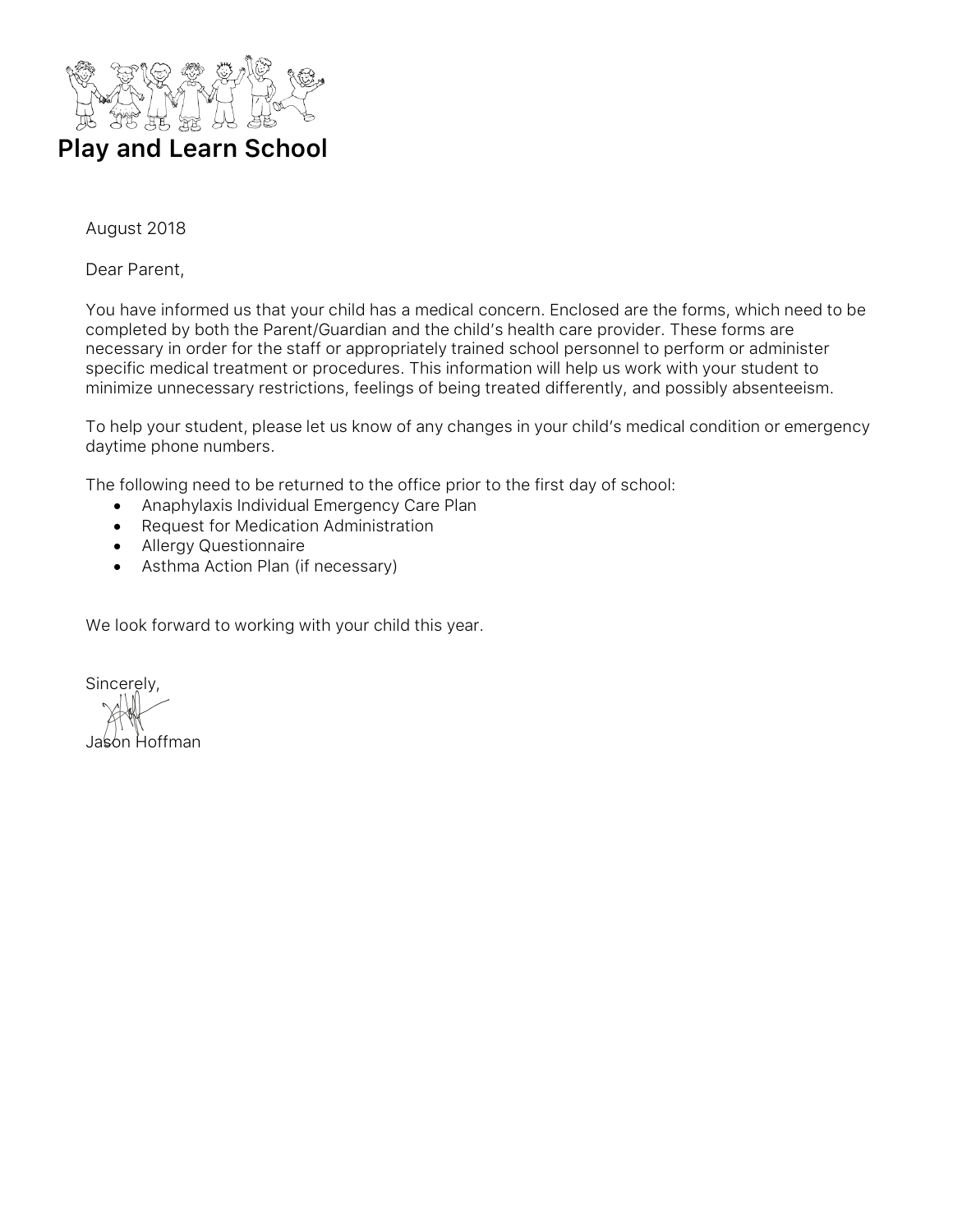

## Play and Learn School

## Anaphylaxis Individual Emergency Care Plan

| Child's Name                                                                                                                                                                                                                                                                                                                                                                                                                                                   |                                                  |                | Date of Birth |                                         |                                                                                                                                                                                                                                                                                                                 |
|----------------------------------------------------------------------------------------------------------------------------------------------------------------------------------------------------------------------------------------------------------------------------------------------------------------------------------------------------------------------------------------------------------------------------------------------------------------|--------------------------------------------------|----------------|---------------|-----------------------------------------|-----------------------------------------------------------------------------------------------------------------------------------------------------------------------------------------------------------------------------------------------------------------------------------------------------------------|
| Allergy to:                                                                                                                                                                                                                                                                                                                                                                                                                                                    |                                                  |                |               |                                         |                                                                                                                                                                                                                                                                                                                 |
| Weight:                                                                                                                                                                                                                                                                                                                                                                                                                                                        | Asthma:<br>□                                     |                |               | Yes (higher risk for a severe reaction) | $\Box$ No                                                                                                                                                                                                                                                                                                       |
| Does the child have a documented incident of anaphylaxis?<br>$\Box$ No<br>$\Box$<br>Yes                                                                                                                                                                                                                                                                                                                                                                        |                                                  |                |               |                                         |                                                                                                                                                                                                                                                                                                                 |
| Extremely reactive to the following:                                                                                                                                                                                                                                                                                                                                                                                                                           |                                                  |                |               |                                         |                                                                                                                                                                                                                                                                                                                 |
| Therefore:<br>$\Box$ Give epinephrine immediately for ANY symptoms if there was a likely exposure.<br>$\Box$ Give epinephrine immediately if there was exposure to the allergen, even if no symptoms are noted.                                                                                                                                                                                                                                                |                                                  |                |               |                                         |                                                                                                                                                                                                                                                                                                                 |
| Otherwise                                                                                                                                                                                                                                                                                                                                                                                                                                                      |                                                  |                |               |                                         |                                                                                                                                                                                                                                                                                                                 |
| Any SEVERE SYMPTOMS after suspected or known exposure:<br>One or more of the following:<br>Short of breath, wheeze, repetitive cough<br>LUNG:<br>Pale, blue, faint, weak pulse, dizzy, confused<br>HEART:<br>Tight, Hoarse, trouble breathing/swallowing<br>THROAT:<br>MOUTH:<br>Obstructive swelling (tongue and/or lips)<br>SKIN:<br>Many hives over body<br>Or combination of symptoms from different body areas:<br>SKIN:<br>GUT:<br>Vomiting, crampy pain | Hives, itchy rashes, sweeling (e.g., eyes, lips) |                |               | 2. Call 9-1-1                           | 1. INJECT EPINEPHRINE IMMEDIATELY<br>3. Begin monitoring<br>4. Give additional medications*<br>If ordered:<br>Antihistamine<br>Inhaler (bronchodilator) if asthma<br>* Antihistamine and inhalers/ bronchodilators are<br>not to be depended upon to treat a severe reaction<br>(anaphylaxis). USE EPINEPHRINE. |
| MILD SYMPTOMS ONLY:<br>MOUTH:<br>Itchy mouth<br>SKIN:<br>A few hives around mouth/face, mild itch<br>GUT:<br>Mild nausea/discomfort                                                                                                                                                                                                                                                                                                                            |                                                  |                |               |                                         | 1. GIVE ANTIHISTAMINE IMMEDIATELY<br>2. Stay with student; alert healthcare professional<br>and parent<br>3. Dismiss student to care of parent or guardian<br>4. If symptoms progress (see above), USE<br><b>EPHINEPHRINE</b>                                                                                   |
| <b>Medication/Doses:</b><br>$\Box$ 0.15mg or $\Box$ 0.3mg<br>$\Box$ May repeat dose in 10 minutes if symptoms continue.<br>Epinephrine:<br>Antihistamine: _<br>Other (e.g., inhaler- bronchodilator if asthmatic):<br>*Please note that by NJ State law only the administration of epinephrine can be delegated to a non-nursing school staff.                                                                                                                 |                                                  |                |               |                                         |                                                                                                                                                                                                                                                                                                                 |
| Contacts                                                                                                                                                                                                                                                                                                                                                                                                                                                       |                                                  |                |               |                                         |                                                                                                                                                                                                                                                                                                                 |
| Doctor:                                                                                                                                                                                                                                                                                                                                                                                                                                                        |                                                  |                | Phone:        |                                         |                                                                                                                                                                                                                                                                                                                 |
| Parent/Guardian:                                                                                                                                                                                                                                                                                                                                                                                                                                               |                                                  |                | Phone:        |                                         |                                                                                                                                                                                                                                                                                                                 |
| Other Emergency Contact:                                                                                                                                                                                                                                                                                                                                                                                                                                       |                                                  |                | Phone:        |                                         |                                                                                                                                                                                                                                                                                                                 |
| Parent/Guardian Signature:<br>Healthcare Provider Signature:                                                                                                                                                                                                                                                                                                                                                                                                   |                                                  | Date:<br>Date: |               |                                         | Healthcare Providers Stamp                                                                                                                                                                                                                                                                                      |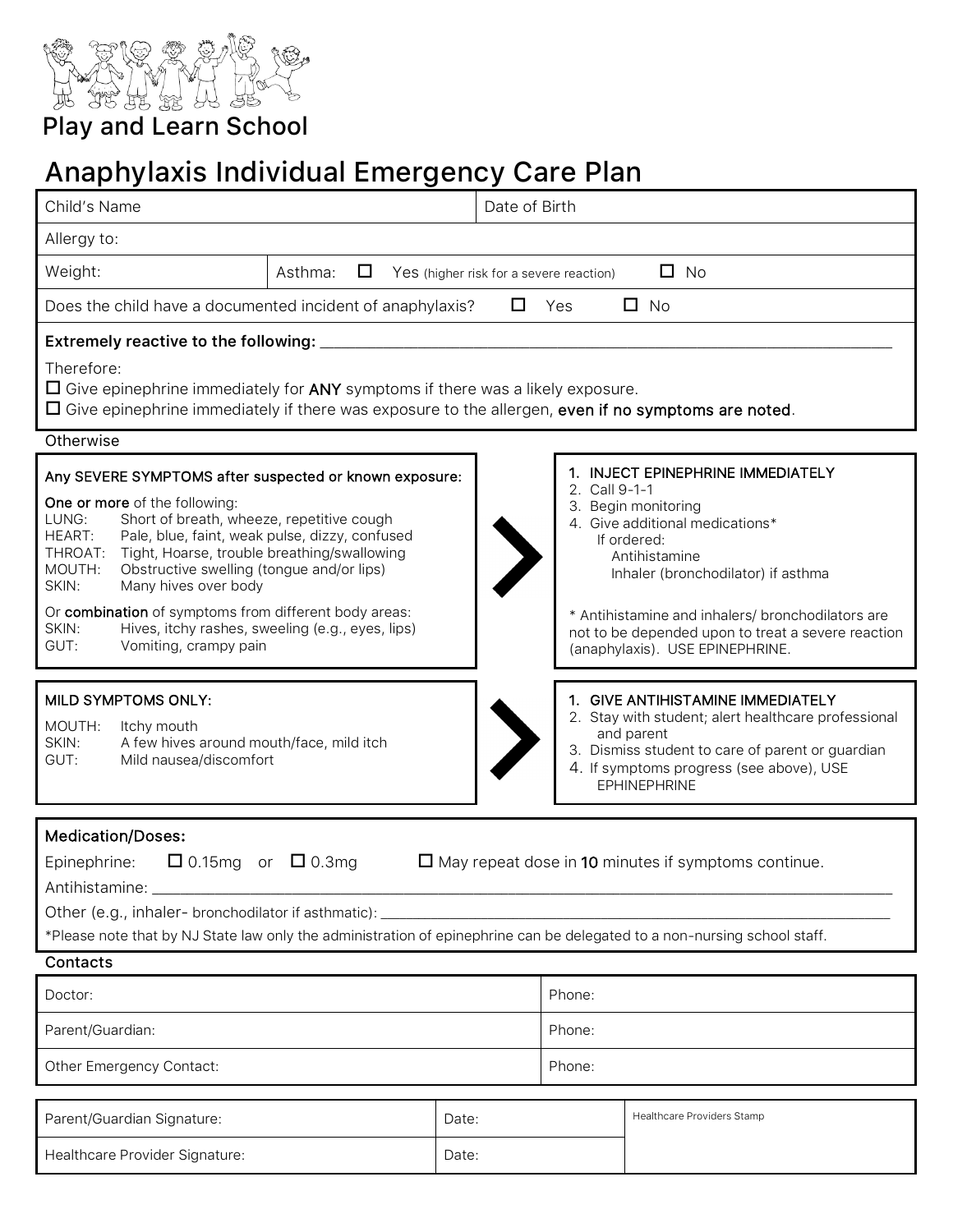

Play and Learn School

# Allergy Questionnaire

| Child's Name                                                                                                                                                                                           |                                                                                                                          | Date of Birth              |                                       |  |  |
|--------------------------------------------------------------------------------------------------------------------------------------------------------------------------------------------------------|--------------------------------------------------------------------------------------------------------------------------|----------------------------|---------------------------------------|--|--|
| Allergies                                                                                                                                                                                              |                                                                                                                          |                            |                                       |  |  |
| Date of child's last allergic episode?                                                                                                                                                                 |                                                                                                                          |                            | $\Box$ Never had an allergic episode. |  |  |
| Please describe what happened:                                                                                                                                                                         |                                                                                                                          |                            |                                       |  |  |
|                                                                                                                                                                                                        |                                                                                                                          |                            |                                       |  |  |
|                                                                                                                                                                                                        | Diagnosed by skin/blood testing? □ Yes<br>$\square$ No                                                                   |                            |                                       |  |  |
|                                                                                                                                                                                                        | Has the child ever been hospitalized for an allergic episode? $\Box$ Yes                                                 |                            | $\square$ No                          |  |  |
|                                                                                                                                                                                                        | Does the child react when the above named allergen is eaten?                                                             | $\Box$ Yes                 | $\square$ No                          |  |  |
| Type of reaction:                                                                                                                                                                                      | $\square$ Stomachache<br>$\Box$ Itching                                                                                  |                            | $\Box$ Hives<br>$\Box$ Itchy Throat   |  |  |
|                                                                                                                                                                                                        | □ Cough/Wheezing<br>Other:                                                                                               | $\Box$ Anxiety/Restless    | □ Swollen Lips/Tongue                 |  |  |
|                                                                                                                                                                                                        |                                                                                                                          |                            |                                       |  |  |
| If this is a food allergy, do you plan to send lunch for your child each day?<br>$\square$ No<br>$\square$ Yes                                                                                         |                                                                                                                          |                            |                                       |  |  |
| Can the child sit near someone eating the allergen?<br>$\square$ Yes<br>$\square$ No                                                                                                                   |                                                                                                                          |                            |                                       |  |  |
| Can your child eat food processed in a facility that also processes the allergen?<br>$\square$ No<br>$\square$ Yes                                                                                     |                                                                                                                          |                            |                                       |  |  |
|                                                                                                                                                                                                        | Does your child know what the allergen looks like and how to avoid it?<br>$\square$ No<br>$\square$ Yes                  |                            |                                       |  |  |
|                                                                                                                                                                                                        | Does the child react when he/she smells or inhales the above named allergen?                                             |                            | $\square$ No<br>$\square$ Yes         |  |  |
| Type of reaction:                                                                                                                                                                                      | $\square$ Stomachache<br>$\Box$ Itching                                                                                  |                            | $\Box$ Hives<br>$\Box$ Itchy Throat   |  |  |
|                                                                                                                                                                                                        | □ Cough/Wheezing<br>Other:                                                                                               | $\square$ Anxiety/Restless | □ Swollen Lips/Tongue                 |  |  |
|                                                                                                                                                                                                        |                                                                                                                          |                            |                                       |  |  |
|                                                                                                                                                                                                        | Does the child react when he/she touches (or bitten/stung by) the above named allergen?<br>$\square$ No<br>$\square$ Yes |                            |                                       |  |  |
| Type of reaction:                                                                                                                                                                                      | $\square$ Rash<br>$\Box$ Itching                                                                                         |                            | $\Box$ Hives<br>$\Box$ Itchy Throat   |  |  |
|                                                                                                                                                                                                        | $\Box$ Cough/Wheezing<br>Other:                                                                                          | $\square$ Anxiety/Restless | □ Swollen Lips/Tongue                 |  |  |
|                                                                                                                                                                                                        |                                                                                                                          |                            |                                       |  |  |
| Can the center send a letter home notifiying the classroom about the child's allergy in order to decrease the chances<br>the allergen will be brought by a classmate?<br>$\square$ Yes<br>$\square$ No |                                                                                                                          |                            |                                       |  |  |
| What do you do at home (accommodations, diet restrictions, substitutions)?                                                                                                                             |                                                                                                                          |                            |                                       |  |  |
|                                                                                                                                                                                                        |                                                                                                                          |                            |                                       |  |  |
|                                                                                                                                                                                                        |                                                                                                                          |                            |                                       |  |  |